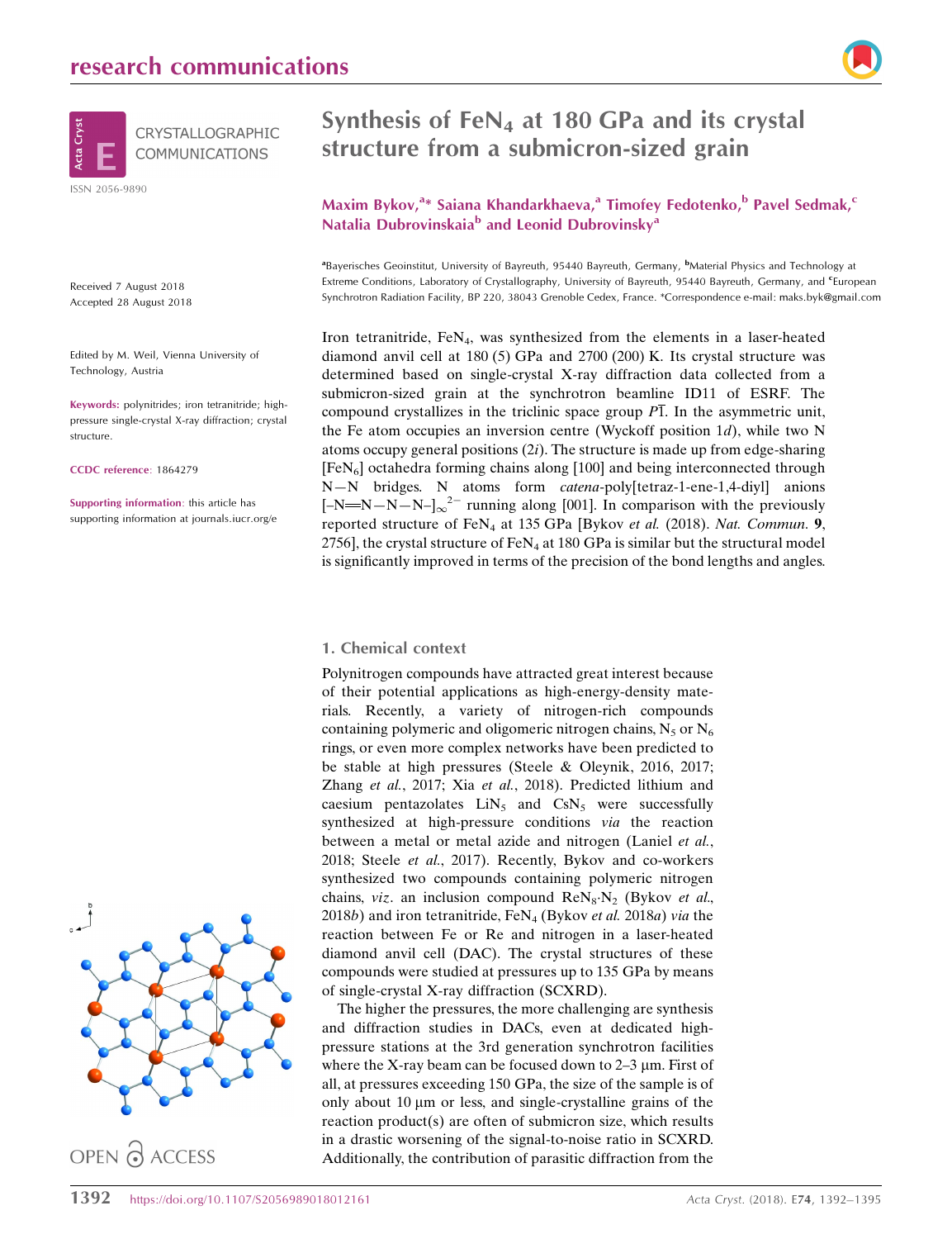

Figure 1

The crystal structure of  $FeN<sub>4</sub>$  at 180 GPa. (a) and (b) Projections of the crystal structure along [100] and [001], respectively.  $(c)$  A fragment of the crystal structure showing the coordination of Fe atoms. [Symmetry codes: (i) x, y, 1 + z; (ii)  $1 - x$ ,  $-y$ ,  $-z$ ; (iii)  $-x$ ,  $1 - y$ ,  $-z$ ; (iv)  $1 + x$ ,  $1 + y$ ,  $2 + z$ ;  $(v) - x$ ,  $-1 - y$ ,  $-1 - z$ ; (vi)  $1 + x$ ,  $1 + y$ ,  $1 + z$ ; (vii)  $1 - x$ ,  $-y$ ,  $1 - z$ ; (viii)  $1 + x$ ,  $1 + y$ ,  $z$ .] (d) The crystal structure of FeN<sub>4</sub> in polyhedral representation.

gasket material increases with pressure because the sample chamber becomes smaller upon compression. Submicron focusing of the X-ray beam, which is possible on some synchrotron beamlines, can provide suitable conditions to collect SCXRD data at multi-megabar pressures. Here we report the synthesis of  $FeN<sub>4</sub>$  from the elements at a pressure of about 180 GPa and provide the structure refinement for  $FeN<sub>4</sub>$ against SCXRD data at this pressure. The X-ray beam focusing down to  $0.3 \times 0.3 \mu m^2$  at the synchrotron beamline ID11 (ESRF, Grenoble, France) allowed us to collect SCXRD data from an  $FeN<sub>4</sub>$  grain with linear dimensions of about  $0.5 \mu m$ .

#### 2. Structural commentary

The crystal structure (Fig.  $1a,b$ ) and the unit-cell volume (Fig. 2) of  $FeN<sub>4</sub>$  at 180 GPa are in a good agreement with the structural model for this compound at 135 GPa and its equation of state as reported by Bykov et al. (2018a). Despite the increased pressure, as a result of the application of the submicron beam focusing, the quality of the SCXRD data collected at 180 GPa turned out to be much better. Thus, the quality of the structure refinement of  $FeN<sub>4</sub>$  based on the 180 GPa data set is significantly improved in comparison with that for the 135 GPa data set. This is evident from a comparison of such important refinement indicators such as the data-to-parameter ratio (7.1 *vs* 4.8),  $\Delta \rho_{\text{max}}/\Delta \rho_{\text{min}}$ 

| Selected bond lengths for $FeN_4$ at 135 GPa (Bykov <i>et al.</i> , 2018 <i>a</i> ) and at |  |  |  |  |
|--------------------------------------------------------------------------------------------|--|--|--|--|
| 180 GPa (this study).                                                                      |  |  |  |  |

|                          | 135 GPa | 180 GPa   |
|--------------------------|---------|-----------|
| $Fe - N1$                | 1.73(2) | 1.707(10) |
| $Fe-N11$                 | 1.73(2) | 1.707(10) |
| $Fe - N2$ <sup>ii</sup>  | 1.81(3) | 1.783(14) |
| $Fe - N2$ <sup>iii</sup> | 1.81(3) | 1.783(14) |
| $Fe - N2iv$              | 1.78(3) | 1.763(6)  |
| $Fe - N2v$               | 1.78(3) | 1.763(6)  |
| $N1 - N1$ <sup>vi</sup>  | 1.29(5) | 1.277(14) |
| $N1-N2$                  | 1.30(3) | 1.298(8)  |
| $N2-N2$ <sup>vii</sup>   | 1.43(4) | 1.37(3)   |

Symmetry codes: (i)  $-x + 1$ ,  $-y$ ,  $-z$ ; (ii)  $x + 1$ ,  $y$ ,  $z + 1$ ; (iii)  $-x$ ,  $-y$ ,  $-z - 1$ ; (iv)  $-x + 1$ ,  $-y, -z - 1$ ; (v) x, y, z + 1; (vi)  $-x, -y - 1, -z - 1$ ; (vii)  $-x, -y - 1, -z - 2$ .

 $(0.76/-0.56 \text{ vs } 0.98/-1.09 \text{ e} \text{ Å}^{-3})$  and  $R_1[I>2\sigma(I)]$   $(0.040 \text{ vs } 0.98/-1.09 \text{ e} \text{ Å}^{-3})$ 0.064). Furthermore, the precision of the bond lengths and angles is significantly improved (Table 1).

The Fe1 atom occupies an inversion centre of space-group type  $\overline{P1}$  (Wyckoff position 1*d*), while the two nitrogen atoms N1 and N2 occupy general positions  $(2i)$ . The iron atom is coordinated by six nitrogen atoms, forming a distorted octahedron.  $[FeN<sub>6</sub>]$  octahedra share opposite edges, thus forming infinite chains along [100]. These chains are interconnected through  $N-N$  bridges as shown in Fig. 1d. The covalently bonded nitrogen atoms form infinite zigzag chains running along  $[001]$  (Fig.  $1a-c$ ). The N1 atom has a trigonal-planar coordination, while N2 is tetrahedrally coordinated, suggesting  $sp^2$  and  $sp^3$  hybridization, respectively. In agreement with the study of Bykov et al. (2018a), the  $N-N$ distances increase in the following order  $d(N1-N1) < d(N1 N2$ ) <  $d(N2-N2)$  (Table 1), supporting the conclusion that the N1—N1 bond is a double-bond, while N1—N2 and N2—N2 bonds are single bonds. Therefore, the nitrogen atoms form



Figure 2

Pressure-dependence of the unit-cell volume of  $FeN<sub>4</sub>$ . Blue points and the equation of state (blue line) are taken without modification from Bykov et al. (2018a)  $[V_{94.5} = 29.94 \text{ (4) } \text{\AA}^3, K_{94.5} = 603 \text{ (22) GPa}, K'_{94.5} = 4.0$ (fixed)]. Red point – current study.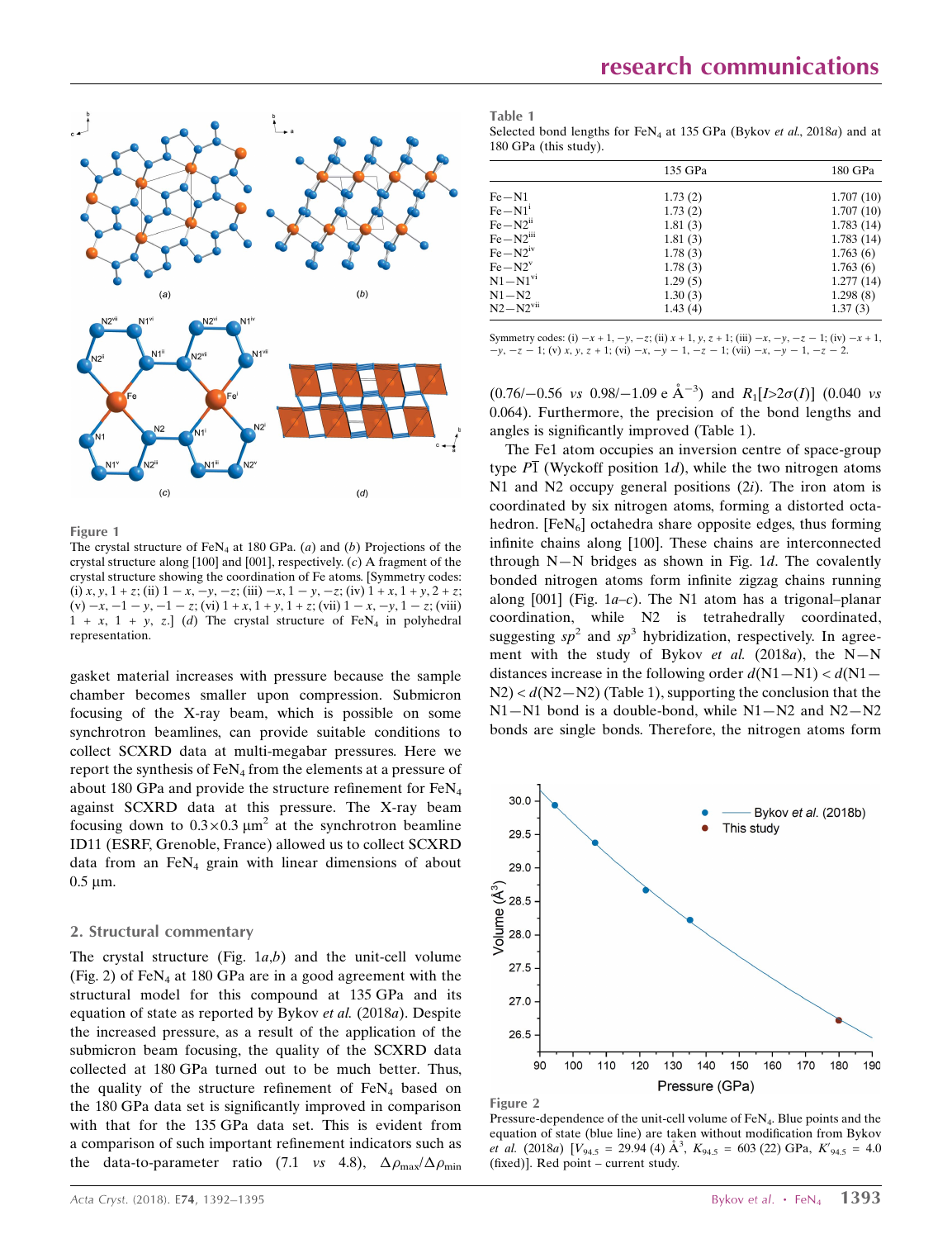Table 2

Pressures for FeN<sub>4</sub> synthesis based on different 3rd order Birch–Murnaghan EoS's of *hcp*-Fe reported in the literature [V<sub>Fe</sub> = 15.171 (5)  $\AA^3$ /unit cell].

| Reference                 | $V_0(\AA^3)$   | K(GPa)        | $K^{\prime}$ | Pressure (GPa) |
|---------------------------|----------------|---------------|--------------|----------------|
| Dewaele et al. (2006)     | 22.468 (24)    | $165$ (fixed) | 4.97(4)      | 173.5(2.2)     |
| Fei et al. (2016)         | 22.428 (fixed) | 172.7(1.4)    | 4.79(5)      | 174.1(1.4)     |
| Sakai et al. (2014)       | 22.18(20)      | 179.6(2.2)    | 4.91(12)     | 174.9(2.1)     |
| Mao <i>et al.</i> (1990)  | 22.35(3)       | 164.8(3.6)    | 5.33(9)      | 179.8(4.3)     |
| Yamazaki et al. (2012)    | 22.15(5)       | 202(7)        | 4.5(2)       | 181.0(5.6)     |
| Dubrovinsky et al. (2000) | 22.35(3)       | 155.6(3.5)    | 5.81(6)      | 183.7(4.8)     |
| Garai et al. (2011)       | 22.33(3)       | 164(2)        | 5.52(5)      | 183.9(2.5)     |
| Boehler et al. (2008)     | 22.46(4)       | 160(6)        | 5.6(2)       | 187.5(8.2)     |

 $\textit{catena-poly}$ [tetraz-1-ene-1,4-diyl] anions  $[-N=N-N-N \int_{\infty}^{2-}$ .

The key parameters for the synthesis of polynitrides are pressure–temperature conditions and the choice of metal and/ or nitrogen precursors. High temperatures and pressures are required to overcome the kinetic barrier for breaking the triple  $N = N$  bond, to increase the chemical potential of nitrogen and to stabilize the reaction products (Sun et al., 2017). It is known that increasing pressure allows compounds with higher nitrogen content to be obtained, *e.g.* for the  $Fe-N$ system Fe<sub>x</sub>N ( $x = 2-8$ ) can be synthesized at ambient and low pressures (Ertl et al. 1979), FeN at 12 GPa (Clark et al., 2017), FeN<sub>2</sub> at 60 GPa, and FeN<sub>4</sub> at 106 GPa (Bykov et al., 2018a). Interestingly, at a given pressure, different metals stabilize different types of nitrogen networks. For example,  $\text{ReN}_8 \cdot \text{N}_2$ synthesized at 106 GPa contains polydiazene chains [-N=N- $\infty$  (Bykov *et al.*, 2018b), whereas alkali metals form pentazolate salts at even lower pressures (Laniel et al., 2018; Steele et al., 2017), i.e. the type of metal, the variety of its oxidation states, and its ionic radius play an important role in the chemistry of the nitrogen network. The current study shows that  $FeN<sub>4</sub>$  can be synthesized in a broad pressure range from 106 to 180 GPa. Such an extended stability range for this compound may be related to the favourable sixfold coordination of Fe. On one hand, it perfectly matches the 18  $e^-$  rule (Bykov *et al.*, 2018*a*), and on the other hand, for the  $Fe-N$ system coordination number 6 is geometrically preferable. Further systematic studies of various metal polynitrides will allow empirical rules for the design of novel materials at different pressure and temperature conditions to be formulated.

## 3. Synthesis and crystallization

A piece of iron powder (Sigma Aldrich, 99.99%) was loaded inside a sample chamber of a BX90-type diamond anvil cell equipped with double-bevelled Boehler–Almax type diamonds (culet diameter  $40 \mu m$ ). Nitrogen was used as a pressure-transmitting medium and as a reagent for the synthesis. The sample was compressed up to 180 GPa and laser-heated from both sides up to 2700 (200) K. The pressure was determined using the equation of state (EoS) of *hcp*-iron. As there are several equations of state of iron in the literature (Table 2), for a given unit-cell volume of iron  $V_{\text{Fe}}$  = 15.171 (5)  $A<sup>3</sup>$  one can get slightly different pressures in the

range 173.5 to 187.5 GPa with an average of 179.8(5.2) GPa. Taking into account this uncertainty in the pressure determination, we accepted the rounded value of 180 GPa.

In order to locate the  $FeN<sub>4</sub>$  grain in the sample chamber we used the following strategy: we collected  $27 \times 27 = 729$  still images with the exposure time of 6 s. Before taking the next image, either the horizontal or vertical motor was moved by 0.5 µm, allowing a  $13 \times 13$  µm<sup>2</sup> X-ray diffraction map of the sample chamber to be built up (Fig. 3). The images were then analyzed with XDI software (Hrubiak, 2017).

#### 4. Refinement

Crystal data, data collection details and structure refinement details are summarized in Table 3. We have used the same non-reduced unit-cell setting and the structure model of FeN4 at 135 GPa (Bykov et al., 2018a) for refinement of the crystal



#### Figure 3

X-ray diffraction imaging of the sample chamber at 180 GPa. The colour intensity is proportional to the intensity of the following reflections: the (100) reflection of Re for the green region; the (101) reflection of Fe for the orange region; the sum of the (101), (1 $\overline{1}1$ ), (0 0 2), and ( $\overline{1}12$ ) reflections of  $FeN<sub>4</sub>$  for the blue region.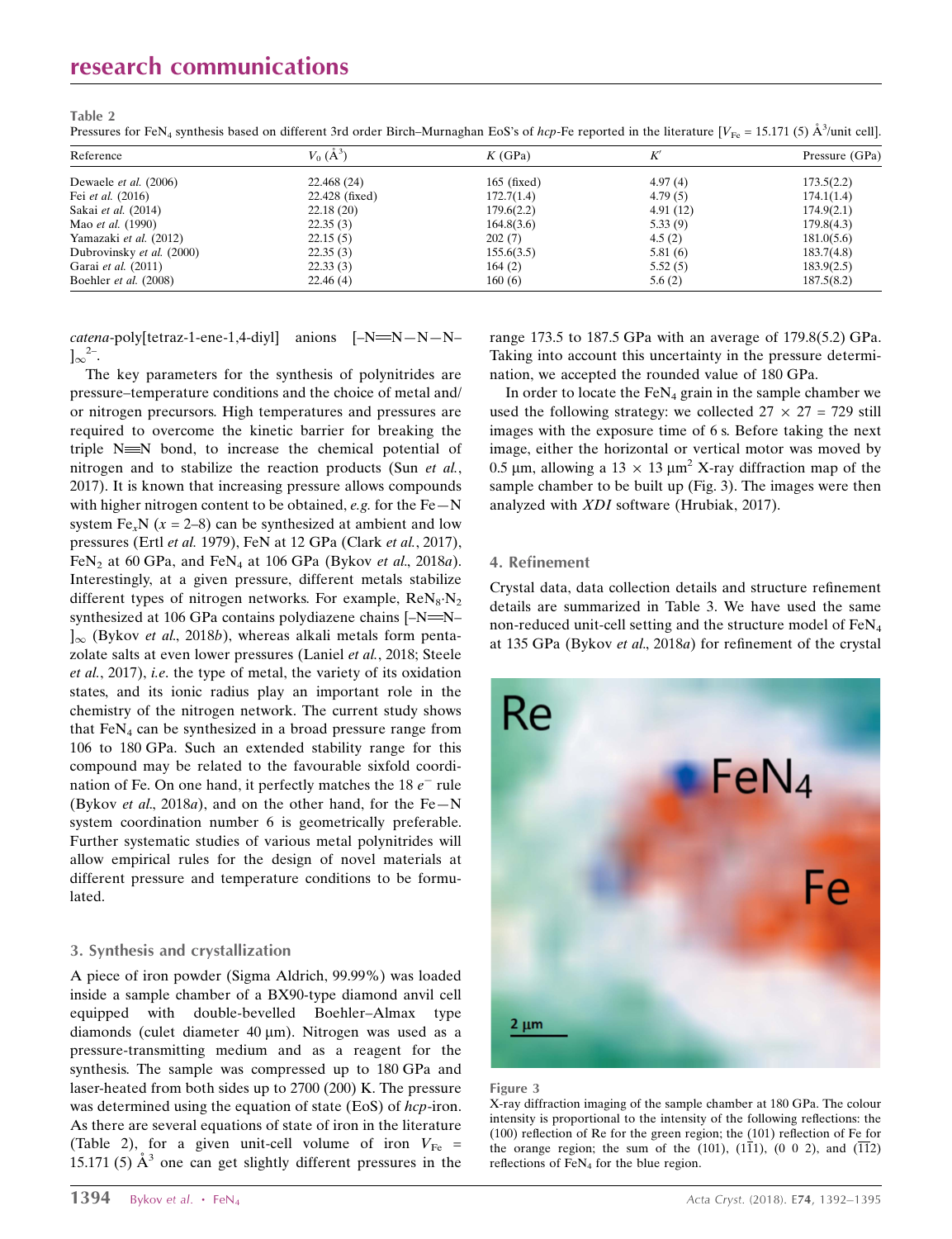Table 3 Experimental details.

| Crystal data                                                               |                                                   |
|----------------------------------------------------------------------------|---------------------------------------------------|
| Chemical formula                                                           | FeN <sub>4</sub>                                  |
| $M_{\rm r}$                                                                | 111.89                                            |
| Crystal system, space group                                                | Triclinic, P1                                     |
| Temperature $(K)$                                                          | 293                                               |
| $a, b, c (\AA)$                                                            | 2.4473(10), 3.4688(14),<br>3.5144(13)             |
|                                                                            | 105.22 (4), 110.60 (4), 91.39 (3)                 |
| $\alpha, \beta, \gamma$ (°)<br>$V(\mathring{A}^3)$                         | 26.72(2)                                          |
| Z                                                                          | 1                                                 |
| Radiation type                                                             | Synchrotron, $\lambda = 0.30996$ A                |
| $\mu$ (mm <sup>-1</sup> )                                                  | 1.33                                              |
| Crystal size (mm)                                                          | $0.0005 \times 0.0005 \times 0.0005$              |
|                                                                            |                                                   |
| Data collection                                                            |                                                   |
| Diffractometer                                                             | ID11 @ ESRF                                       |
| Absorption correction                                                      | Multi-scan (ABSPACK; Oxford<br>Diffraction, 2005) |
| $T_{\rm min}, T_{\rm max}$                                                 | 0.967, 1.000                                      |
| No. of measured, independent and                                           | 117, 71, 70                                       |
| observed $[I > 2\sigma(I)]$ reflections                                    |                                                   |
| $R_{\rm int}$                                                              | 0.020                                             |
| $(\sin \theta/\lambda)_{\text{max}}$ $(\AA^{-1})$                          | 0.901                                             |
|                                                                            |                                                   |
| Refinement                                                                 |                                                   |
| $R[F^2 > 2\sigma(F^2)]$ , w $R(F^2)$ , S                                   | 0.040, 0.082, 1.18                                |
| No. of reflections                                                         | 71                                                |
| No. of parameters                                                          | 10                                                |
| $\Delta\rho_{\text{max}}$ , $\Delta\rho_{\text{min}}$ (e $\rm{\AA}^{-3}$ ) | $0.76, -0.56$                                     |

Computer programs: CrysAlis PRO (Rigaku OD, 2018), SHELXT (Sheldrick, 2015a), SHELXL2014 (Sheldrick, 2015b) and OLEX2 (Dolomanov et al., 2009).

structure of  $FeN<sub>4</sub>$  at 180 GPa. As a result of the limited angular range caused by the laser-heated DAC and the very small crystal size, the resolution of the data set was not sufficient to refine the atoms with anisotropic displacement parameters. Hence they were refined with isotropic displacement parameters only.

#### Acknowledgements

The diffraction experiments were performed on beamline ID11 at the European Synchrotron Radiation Facility (ESRF), Grenoble, France.

#### References

Boehler, R., Santamaría-Pérez, D., Errandonea, D. & Mezouar, M. (2008). [J. Phys. Conf. Ser.](http://scripts.iucr.org/cgi-bin/cr.cgi?rm=pdfbb&cnor=wm5459&bbid=BB1) 121, 022018.

- [Bykov, M., Bykova, E., Aprilis, G., Glazyrin, K., Koemets, E.,](http://scripts.iucr.org/cgi-bin/cr.cgi?rm=pdfbb&cnor=wm5459&bbid=BB2) [Chuvashova, I., Kupenko, I., McCammon, C., Mezouar, M.,](http://scripts.iucr.org/cgi-bin/cr.cgi?rm=pdfbb&cnor=wm5459&bbid=BB2) Prakapenka, V., Liermann, H.-P., Tasnádi, F., Ponomareva, A. V., [Abrikosov, I. A., Dubrovinskaia, N. & Dubrovinsky, L. \(2018](http://scripts.iucr.org/cgi-bin/cr.cgi?rm=pdfbb&cnor=wm5459&bbid=BB2)a). [Nat. Commun.](http://scripts.iucr.org/cgi-bin/cr.cgi?rm=pdfbb&cnor=wm5459&bbid=BB2) 9, 2756. [Bykov, M., Bykova, E., Koemets, E., Fedotenko, T., Aprilis, G.,](http://scripts.iucr.org/cgi-bin/cr.cgi?rm=pdfbb&cnor=wm5459&bbid=BB3)
- [Glazyrin, K., Liermann, H.-P., Ponomareva, A. V., Tidholm, J.,](http://scripts.iucr.org/cgi-bin/cr.cgi?rm=pdfbb&cnor=wm5459&bbid=BB3) Tasnádi, F., Abrikosov, I. A., Dubrovinskaia, N. & Dubrovinsky, L. (2018b). [Angew. Chem. Int. Ed.](http://scripts.iucr.org/cgi-bin/cr.cgi?rm=pdfbb&cnor=wm5459&bbid=BB3) 57, 9048–9053.
- [Clark, W. P., Steinberg, S., Dronskowski, R., McCammon, C.,](http://scripts.iucr.org/cgi-bin/cr.cgi?rm=pdfbb&cnor=wm5459&bbid=BB4) [Kupenko, I., Bykov, M., Dubrovinsky, L., Akselrud, L. G., Schwarz,](http://scripts.iucr.org/cgi-bin/cr.cgi?rm=pdfbb&cnor=wm5459&bbid=BB4) [U. & Niewa, R. \(2017\).](http://scripts.iucr.org/cgi-bin/cr.cgi?rm=pdfbb&cnor=wm5459&bbid=BB4) Angew. Chem. Int. Ed. 56, 7302–7306.
- [Dewaele, A., Loubeyre, P., Occelli, F., Mezouar, M., Dorogokupets,](http://scripts.iucr.org/cgi-bin/cr.cgi?rm=pdfbb&cnor=wm5459&bbid=BB5) [P. I. & Torrent, M. \(2006\).](http://scripts.iucr.org/cgi-bin/cr.cgi?rm=pdfbb&cnor=wm5459&bbid=BB5) Phys. Rev. Lett. 97, 215504.
- [Dolomanov, O. V., Bourhis, L. J., Gildea, R. J., Howard, J. A. K. &](http://scripts.iucr.org/cgi-bin/cr.cgi?rm=pdfbb&cnor=wm5459&bbid=BB6) [Puschmann, H. \(2009\).](http://scripts.iucr.org/cgi-bin/cr.cgi?rm=pdfbb&cnor=wm5459&bbid=BB6) J. Appl. Cryst. 42, 339–341.
- [Dubrovinsky, L., Saxena, S., Tutti, F., Rekhi, S. & LeBehan, T. \(2000\).](http://scripts.iucr.org/cgi-bin/cr.cgi?rm=pdfbb&cnor=wm5459&bbid=BB7) [Phys. Rev. Lett.](http://scripts.iucr.org/cgi-bin/cr.cgi?rm=pdfbb&cnor=wm5459&bbid=BB7) 84, 1720–1723.
- [Ertl, G., Huber, M. & Thiele, N. \(1979\).](http://scripts.iucr.org/cgi-bin/cr.cgi?rm=pdfbb&cnor=wm5459&bbid=BB8) Z. Naturforsch. Teil A, 34, 30– [39.](http://scripts.iucr.org/cgi-bin/cr.cgi?rm=pdfbb&cnor=wm5459&bbid=BB8)
- [Fei, Y., Murphy, C., Shibazaki, Y., Shahar, A. & Huang, H. \(2016\).](http://scripts.iucr.org/cgi-bin/cr.cgi?rm=pdfbb&cnor=wm5459&bbid=BB9) [Geophys. Res. Lett.](http://scripts.iucr.org/cgi-bin/cr.cgi?rm=pdfbb&cnor=wm5459&bbid=BB9) 43, 6837–6843.
- [Garai, J., Chen, J. & Telekes, G. \(2011\).](http://scripts.iucr.org/cgi-bin/cr.cgi?rm=pdfbb&cnor=wm5459&bbid=BB10) Am. Mineral. 96, 828–832.
- Hrubiak, R. (2017). XDI[. High Pressure Collaborative Access Team,](http://scripts.iucr.org/cgi-bin/cr.cgi?rm=pdfbb&cnor=wm5459&bbid=BB11) [Geophysical Laboratory, Carnegie Institution of Washington,](http://scripts.iucr.org/cgi-bin/cr.cgi?rm=pdfbb&cnor=wm5459&bbid=BB11) [Argonne, Illinois 60439, USA.](http://scripts.iucr.org/cgi-bin/cr.cgi?rm=pdfbb&cnor=wm5459&bbid=BB11)
- [Laniel, D., Weck, G., Gaiffe, G., Garbarino, G. & Loubeyre, P. \(2018\).](http://scripts.iucr.org/cgi-bin/cr.cgi?rm=pdfbb&cnor=wm5459&bbid=BB12) [J. Phys. Chem. Lett.](http://scripts.iucr.org/cgi-bin/cr.cgi?rm=pdfbb&cnor=wm5459&bbid=BB12) 9, 1600–1604.
- [Mao, H. K., Wu, Y., Chen, L. C., Shu, J. F. & Jephcoat, A. P. \(1990\).](http://scripts.iucr.org/cgi-bin/cr.cgi?rm=pdfbb&cnor=wm5459&bbid=BB13) J. [Geophys. Res.](http://scripts.iucr.org/cgi-bin/cr.cgi?rm=pdfbb&cnor=wm5459&bbid=BB13) 95, 21737.
- [Oxford Diffraction \(2005\).](http://scripts.iucr.org/cgi-bin/cr.cgi?rm=pdfbb&cnor=wm5459&bbid=BB14) ABSPACK. Oxford Diffraction Ltd, [Abingdon, England.](http://scripts.iucr.org/cgi-bin/cr.cgi?rm=pdfbb&cnor=wm5459&bbid=BB14)
- Rigaku OD (2018). CrysAlis PRO. [Rigaku Oxford Diffraction,](http://scripts.iucr.org/cgi-bin/cr.cgi?rm=pdfbb&cnor=wm5459&bbid=BB15) [Yarnton, UK.](http://scripts.iucr.org/cgi-bin/cr.cgi?rm=pdfbb&cnor=wm5459&bbid=BB15)
- [Sakai, T., Takahashi, S., Nishitani, N., Mashino, I., Ohtani, E. & Hirao,](http://scripts.iucr.org/cgi-bin/cr.cgi?rm=pdfbb&cnor=wm5459&bbid=BB16) N. (2014). [Phys. Earth Planet. Inter.](http://scripts.iucr.org/cgi-bin/cr.cgi?rm=pdfbb&cnor=wm5459&bbid=BB16) 228, 114–126.
- [Sheldrick, G. M. \(2015](http://scripts.iucr.org/cgi-bin/cr.cgi?rm=pdfbb&cnor=wm5459&bbid=BB17)a). Acta Cryst. A71, 3–8.
- [Sheldrick, G. M. \(2015](http://scripts.iucr.org/cgi-bin/cr.cgi?rm=pdfbb&cnor=wm5459&bbid=BB18)b). Acta Cryst. C71, 3–8.
- [Steele, B. A. & Oleynik, I. I. \(2016\).](http://scripts.iucr.org/cgi-bin/cr.cgi?rm=pdfbb&cnor=wm5459&bbid=BB19) Chem. Phys. Lett. 643, 21–26.
- [Steele, B. A. & Oleynik, I. I. \(2017\).](http://scripts.iucr.org/cgi-bin/cr.cgi?rm=pdfbb&cnor=wm5459&bbid=BB20) J. Phys. Chem. A, 121, 8955–8961.
- [Steele, B. A., Stavrou, E., Crowhurst, J. C., Zaug, J. M., Prakapenka,](http://scripts.iucr.org/cgi-bin/cr.cgi?rm=pdfbb&cnor=wm5459&bbid=BB21) [V. B. & Oleynik, I. I. \(2017\).](http://scripts.iucr.org/cgi-bin/cr.cgi?rm=pdfbb&cnor=wm5459&bbid=BB21) Chem. Mater. 29, 735–741.
- Sun, W., Holder, A., Orvañ[anos, B., Arca, E., Zakutayev, A., Lany, S.](http://scripts.iucr.org/cgi-bin/cr.cgi?rm=pdfbb&cnor=wm5459&bbid=BB22) [& Ceder, G. \(2017\).](http://scripts.iucr.org/cgi-bin/cr.cgi?rm=pdfbb&cnor=wm5459&bbid=BB22) Chem. Mater. 29, 6936–6946.
- [Xia, K., Gao, H., Liu, C., Yuan, J., Sun, J., Wang, H.-T. & Xing, D.](http://scripts.iucr.org/cgi-bin/cr.cgi?rm=pdfbb&cnor=wm5459&bbid=BB23) (2018). Sci. Bull. 63[, 817–824.](http://scripts.iucr.org/cgi-bin/cr.cgi?rm=pdfbb&cnor=wm5459&bbid=BB23)
- [Yamazaki, D., Ito, E., Yoshino, T., Yoneda, A., Guo, X., Zhang, B.,](http://scripts.iucr.org/cgi-bin/cr.cgi?rm=pdfbb&cnor=wm5459&bbid=BB24) [Sun, W., Shimojuku, A., Tsujino, N., Kunimoto, T., Higo, Y. &](http://scripts.iucr.org/cgi-bin/cr.cgi?rm=pdfbb&cnor=wm5459&bbid=BB24) [Funakoshi, K. \(2012\).](http://scripts.iucr.org/cgi-bin/cr.cgi?rm=pdfbb&cnor=wm5459&bbid=BB24) Geophys. Res. Lett. 39, l20308.
- [Zhang, S., Zhao, Z., Liu, L. & Yang, G. \(2017\).](http://scripts.iucr.org/cgi-bin/cr.cgi?rm=pdfbb&cnor=wm5459&bbid=BB25) J. Power Sources, 365, [155–161.](http://scripts.iucr.org/cgi-bin/cr.cgi?rm=pdfbb&cnor=wm5459&bbid=BB25)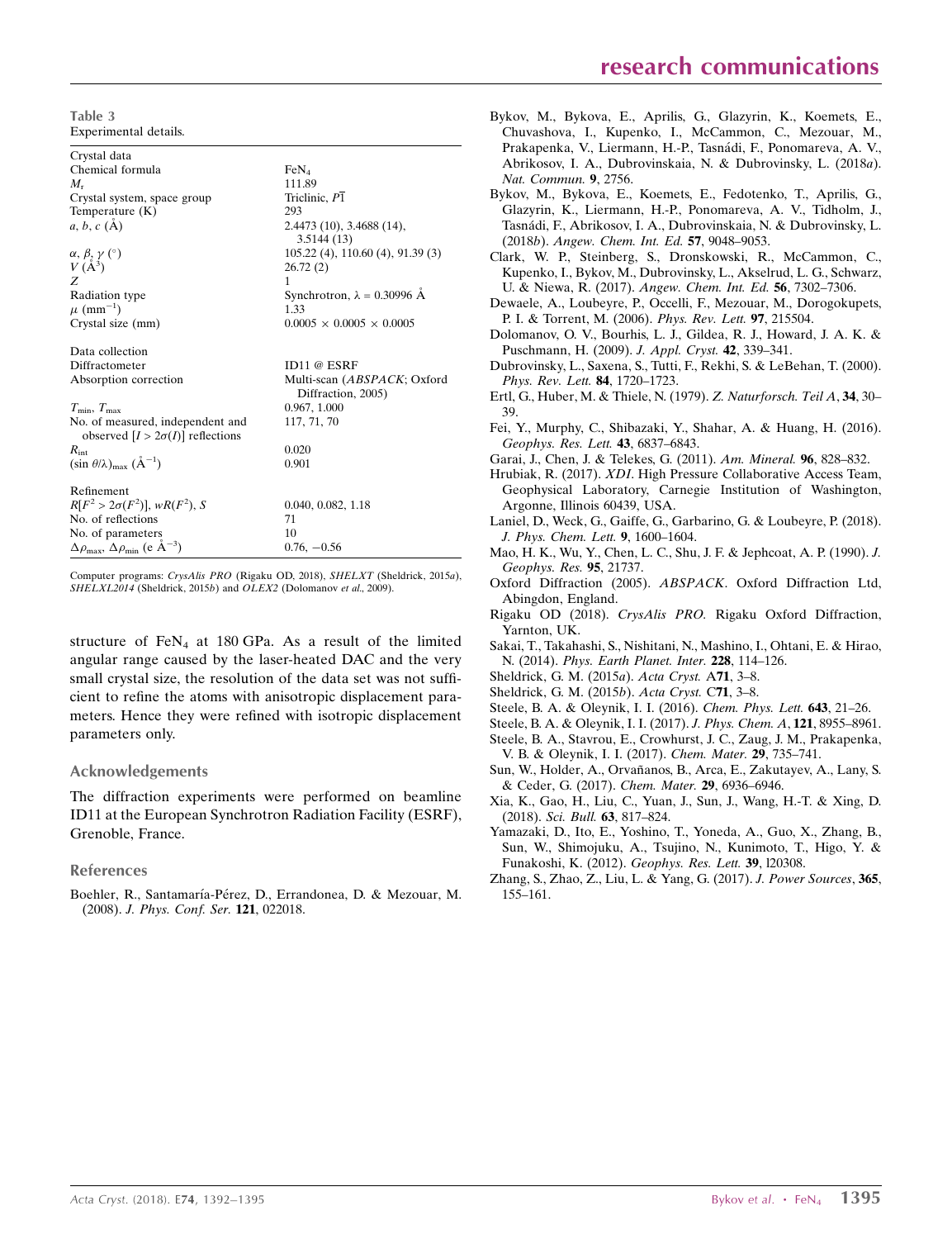# **supporting information**

*Acta Cryst.* (2018). E**74**, 1392-1395 [https://doi.org/10.1107/S2056989018012161]

**Synthesis of FeN4 at 180 GPa and its crystal structure from a submicron-sized grain**

# **Maxim Bykov, Saiana Khandarkhaeva, Timofey Fedotenko, Pavel Sedmak, Natalia Dubrovinskaia and Leonid Dubrovinsky**

# **Computing details**

Data collection: *CrysAlis PRO* (Rigaku OD, 2018); cell refinement: *CrysAlis PRO* (Rigaku OD, 2018); data reduction: *CrysAlis PRO* (Rigaku OD, 2018); program(s) used to solve structure: SHELXT (Sheldrick, 2015*a*); program(s) used to refine structure: *SHELXL2014* (Sheldrick, 2015*b*); molecular graphics: *OLEX2* (Dolomanov *et al.*, 2009); software used to prepare material for publication: *OLEX2* (Dolomanov *et al.*, 2009).

**Iron tetranitride** 

*Crystal data* FeN4  $M_r = 111.89$ Triclinic, *P*1  $a = 2.4473$  (10) Å  $b = 3.4688(14)$  Å  $c = 3.5144(13)$  Å  $\alpha$  = 105.22 (4)<sup>o</sup>  $\beta$  = 110.60 (4)<sup>o</sup>  $γ = 91.39(3)°$  $V = 26.72$  (2)  $\AA$ <sup>3</sup>

*Data collection*

ID11 @ ESRF diffractometer Radiation source: synchrotron Synchrotron monochromator *ω* scans Absorption correction: multi-scan (*ABSPACK*; Oxford Diffraction, 2005)  $T_{\text{min}} = 0.967$ ,  $T_{\text{max}} = 1.000$ 

## *Refinement*

Refinement on *F*<sup>2</sup> Least-squares matrix: full  $R[F^2 > 2\sigma(F^2)] = 0.040$  $wR(F^2) = 0.082$  $S = 1.18$ 71 reflections 10 parameters

*Z* = 1  $F(000) = 54$  $D_x = 6.953$  Mg m<sup>-3</sup> Synchrotron radiation,  $\lambda$  = 0.30996 Å Cell parameters from 68 reflections  $\theta$  = 2.8–16.1°  $\mu = 1.33$  mm<sup>-1</sup>  $T = 293 \text{ K}$ Irregular, black  $0.001 \times 0.001 \times 0.001$  mm

117 measured reflections 71 independent reflections 70 reflections with  $I > 2\sigma(I)$  $R_{\text{int}} = 0.020$  $\theta_{\text{max}} = 16.2^{\circ}, \theta_{\text{min}} = 2.8^{\circ}$  $h = -3 \rightarrow 3$  $k = -5 \rightarrow 4$  $l = -6 \rightarrow 5$ 

0 restraints Primary atom site location: dual  $w = 1/[\sigma^2(F_0^2) + (0.0282P)^2 + 0.3122P]$ where  $P = (F_o^2 + 2F_c^2)/3$  $(\Delta/\sigma)_{\text{max}}$  < 0.001  $\Delta\rho_{\text{max}}$  = 0.76 e Å<sup>-3</sup>  $\Delta\rho_{\rm min} = -0.56$  e Å<sup>-3</sup>